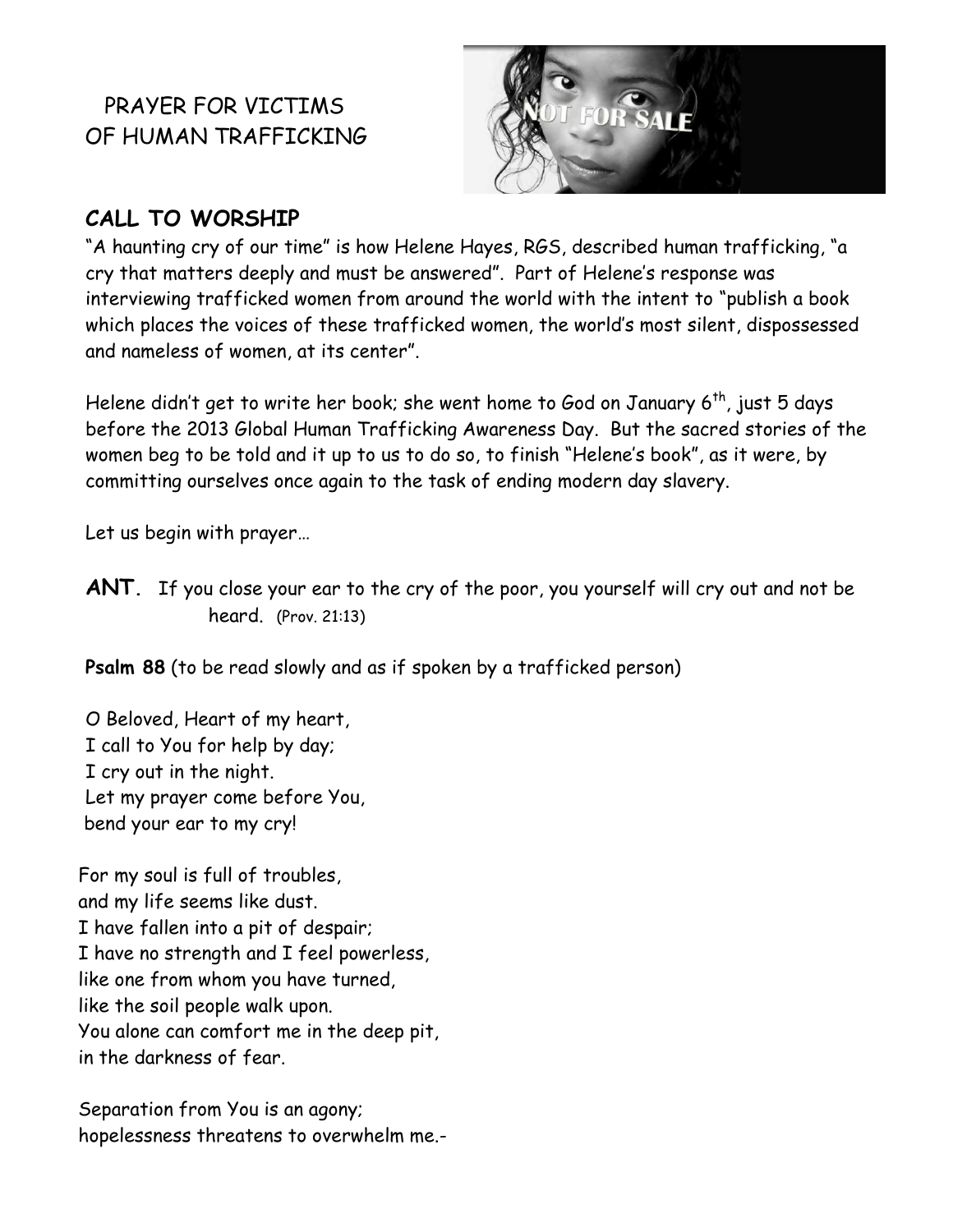Through You alone can I pray for my enemies, for those who ignore my plight.

I am I a prison, chained by fear; I am weary of tears. Every day I call upon You O Beloved; I lift up my hands in supplication. Will you raise me from this living death? Will you mend a broken heart?

Let not your steadfast love pass me by; have mercy on me O Comforter! Reach your hand into the darkness of my fears; by your saving grace, forgive my unholy ways.

O Merciful Redeemer, I cry to You; each day my prayer comes before You. Let not separation keep me from your Heart; be my strength as I face the darkness inside.

Too long have I let fear control me, projecting onto others the demons dwelling within. Let your love encircle and envelop me; in your mercy raise me up.

Let peace become my companion all day long; by night free me from the bonds of fear. Let me be reconciled with family and friends and may I know You as Loving Companion Presence as in days of old. Amen. (from Psalms for Praying by Nan Merrill)

**ANT.** If you close your ear to the cry of the poor, you yourself will cry out and not be heard. (Prov. 21:13)

| <b>READING 1:</b> What was the hardest part of being trafficked? |
|------------------------------------------------------------------|
| being a prostitute, having no choice,                            |
| I was 11 years old when they took me                             |
| the violence of the customers                                    |
| a hatred grew within me                                          |

**MOMENT OF SILENCE**